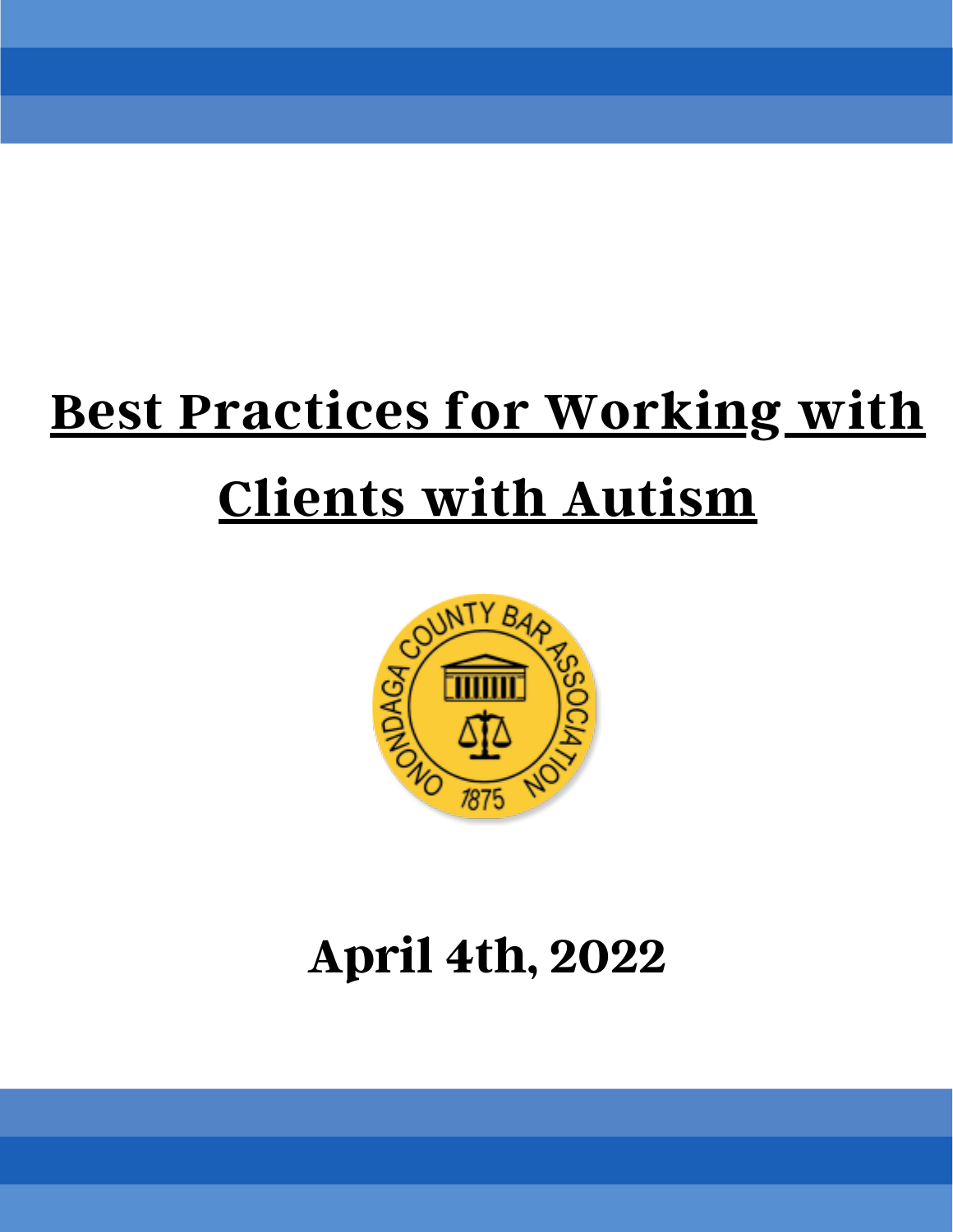# **Table of Contents**

| 03       | Introduction                                 |
|----------|----------------------------------------------|
| 4-5      | Before Meeting<br><b>Your Client</b>         |
| 6-<br>11 | During Your<br><b>Client Meeting</b>         |
| 12       | <b>After Meeting</b><br><b>Your Client</b>   |
| 13       | Supporting<br><b>Your Client In</b><br>Court |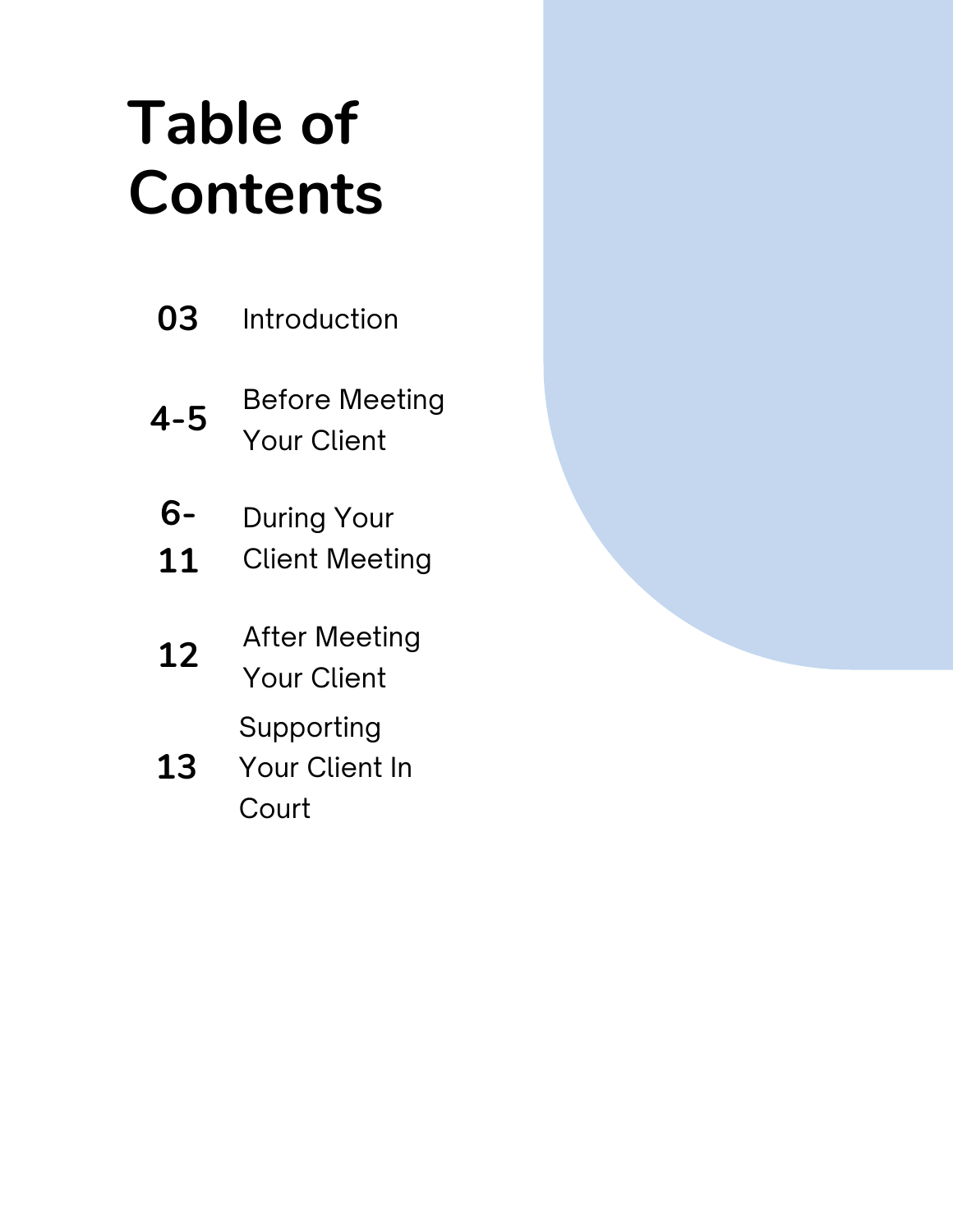# **INTRODUCTION:**

*This document is intended to provide guidance and information to attorneys working with neurodivergent clients and coworkers. It is based on best practices identified by practitioners. If you have specific questions or need additional support, please call the Kelberman Center at (315) 797-6241. Thanks to Kristine Bialy-Viau, JD and Kay for developing these materials.*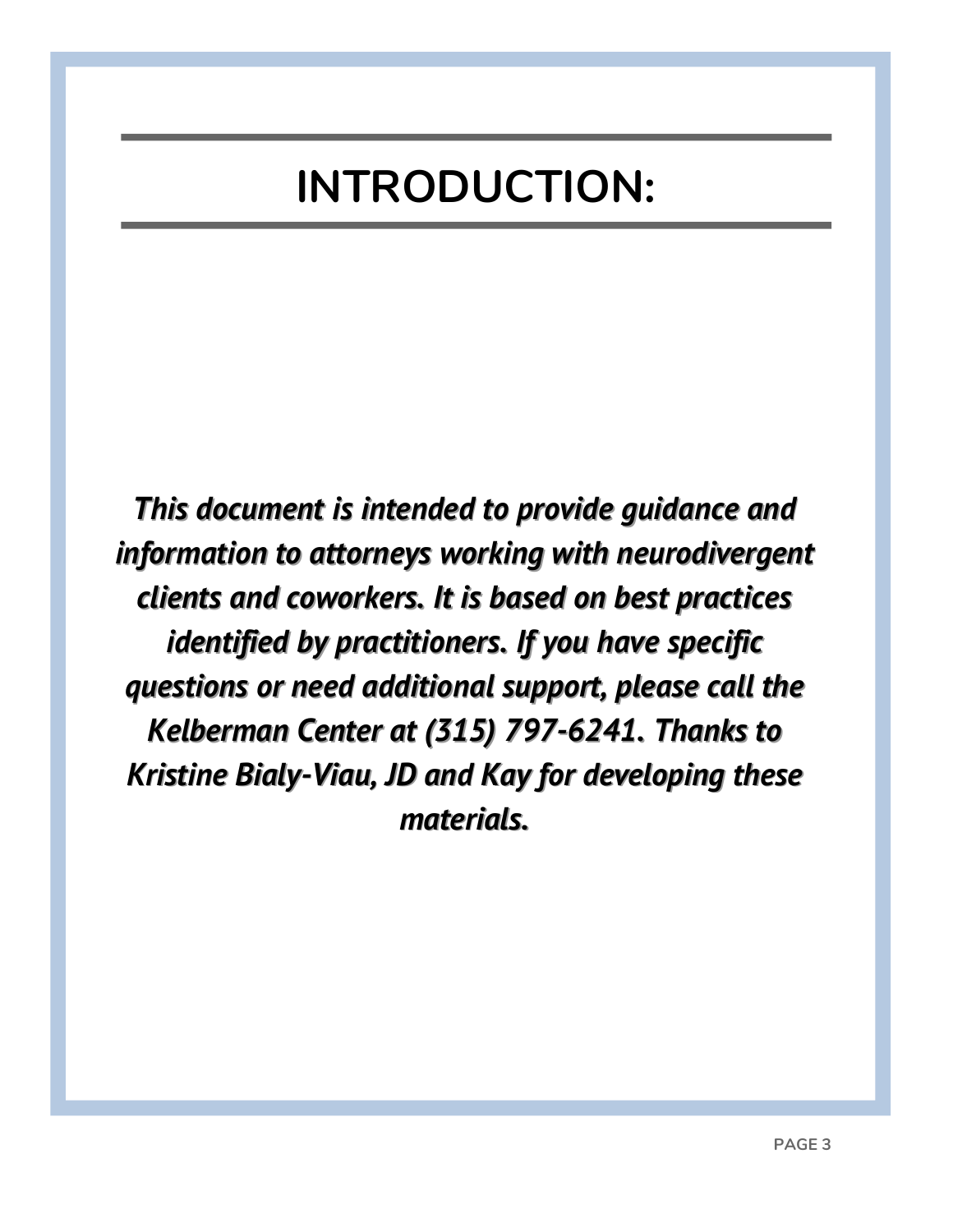## **BEFORE MEETING YOUR CLIENT:**

- **Clarify if the client prefers Identity First vs Person First language. Ex: Autistic Person vs Person with Autism.**
- **Ask them if they would like you to send a short agenda on what you want to cover. Time to process and plan can greatly enhance communication and efficiency.**
- **Ask the person what specific accommodations they need. Examples include using a meeting space that has minimal distractions, that is in a familia location when possible, provides your client space to move/stim, and allows for a support person to be presnt but out of the way.**
- **Do they use facilitated communication (FC)?**
- **Do they need things in writing so they can refer to them later?**
- **Do they do best through email, text, prefer oral communication, or in person meetings?**
- **Recognize these preferences can change. Be flexible and follow your clients lead.**

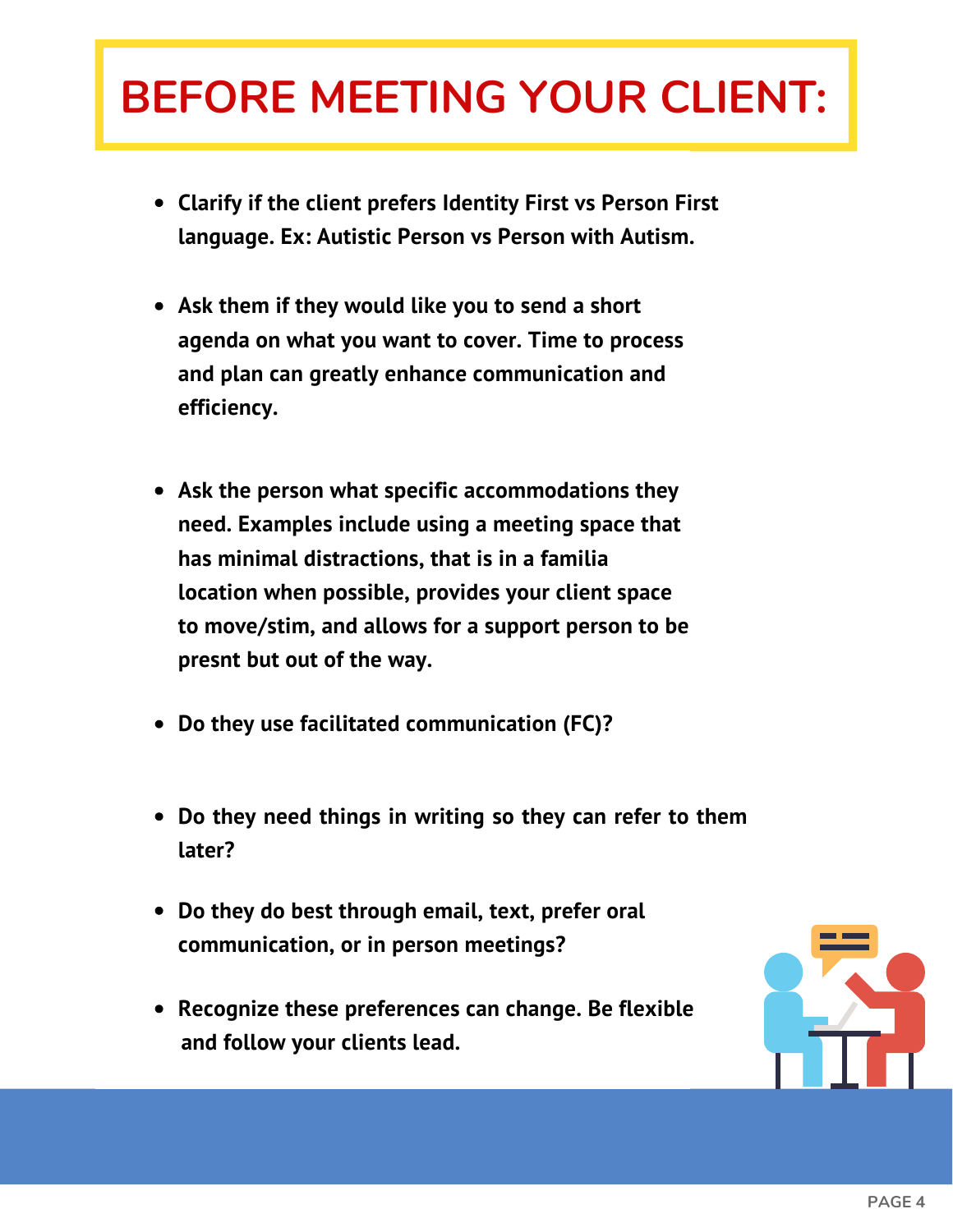### **BEFORE MEETING YOUR CLIENT:**

#### *Does your client have other disabilities besides Autism?*

- **Often those on the ASD have comorbidities.**
- **Central Auditory Processing Disorder (CAPD) can impact the way a client hears and processes spoken communication - written communication is often preferred.**
- **ASD can impact impulse control and attention span.**
- **Anxiety can impact the ability to communicate effectively, be around people, or unfamiliar surroundings/situations.**

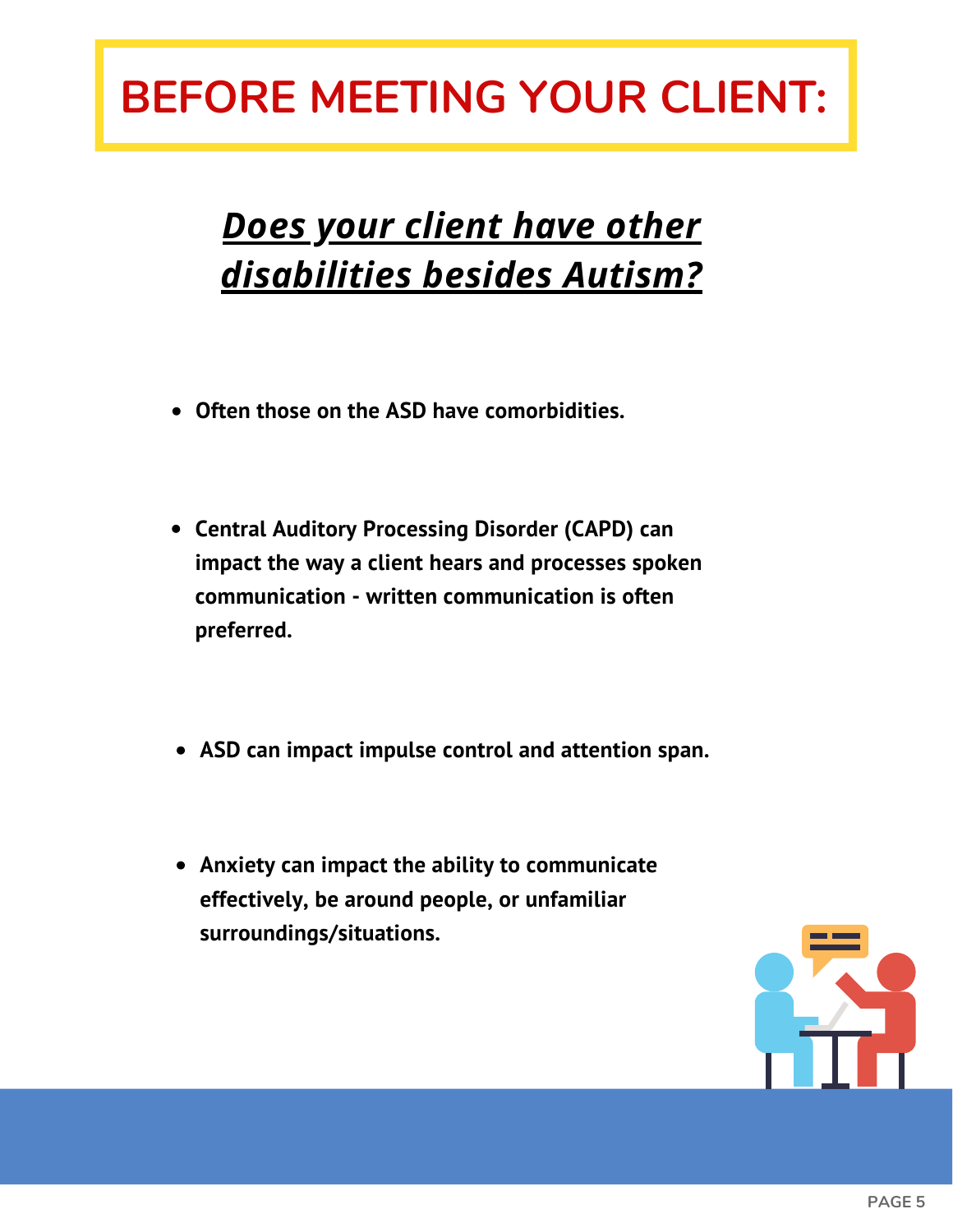#### *Always Presume Competence*

- **Treat adults as adults**
- **Talk to your client in your normal voice - like you are speaking to a friend.**
- **Speak to them directly, this is especially true if they use an interpreter.**
- **Limited or no speech does not mean they cannot understand you.**
- **If you do not understand what the client said, ask them to restate, or ask if they can state it another way. Then say back to the client what you understand them to have told you.**
- **Avoid falling into the trap of thinking in terms of High Functioning versus Low Functioning This leads to the denial of opportunities for access by assuming the person will not benefit from those opportunities and downplays the need for support because we presume the person can function well enough without them. The label is outdated and based on whether an Autistic person was verbal or non-verbal.**

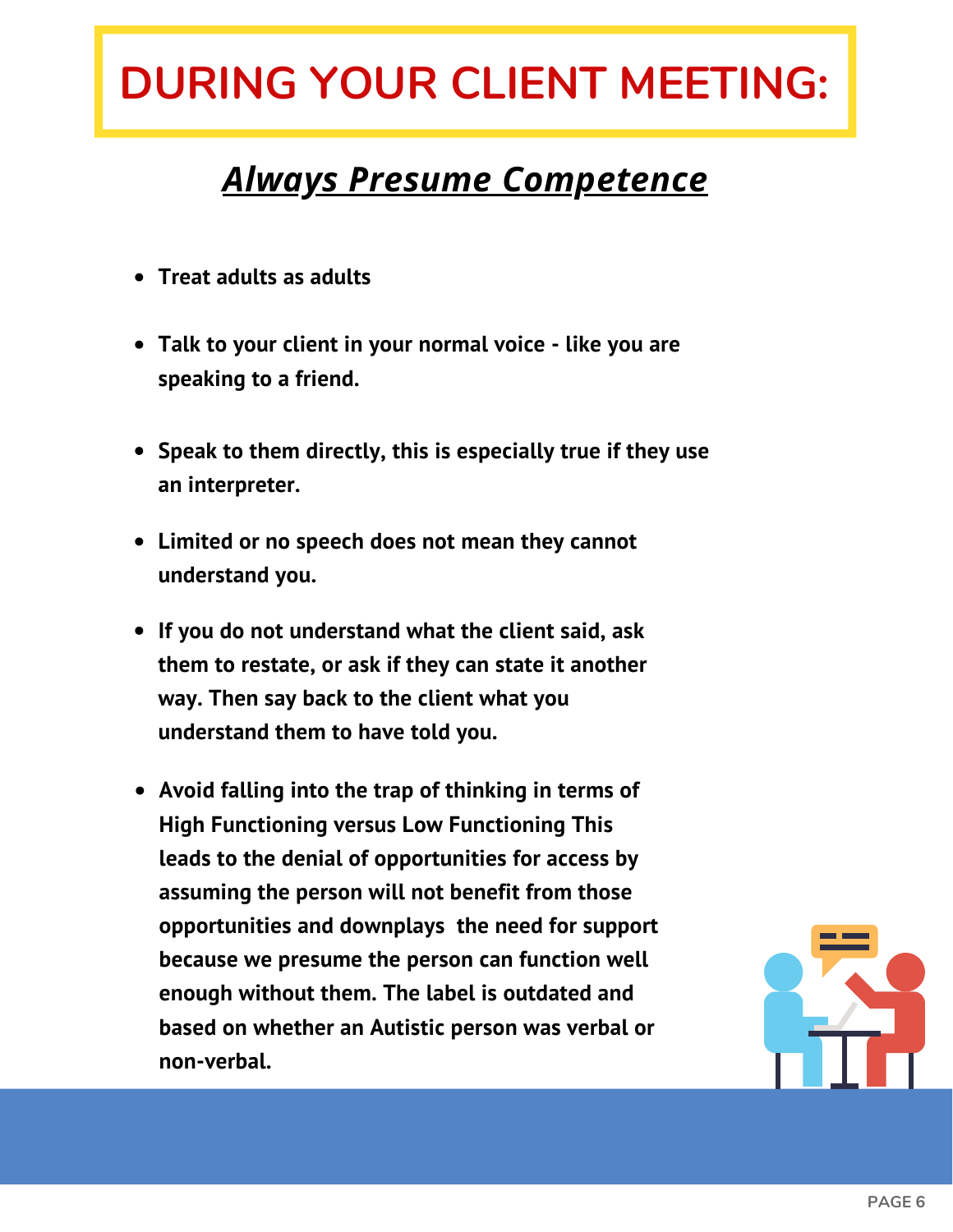#### *Language tends to be "literal" for those who are neurodivergent*

- **Use plain language**
- **Avoid words with double meanings, euphemisms, slang**
- **If you cannot avoid using a word with more than one meaning, be sure to explain the meaning you intend to convey.**
- **Do not expect your Autistic client to be able to pick up on things you do not explicitly state or spell out to them. Reading into the meaning of something is not a strength of many autistics.**
- **Ask specific questions. Yes/No questions leave room for error.**
- **What, Where, When, How questions are more likely to elicit the information you need. Ex: "How was school today?" vs "How was math today?"**

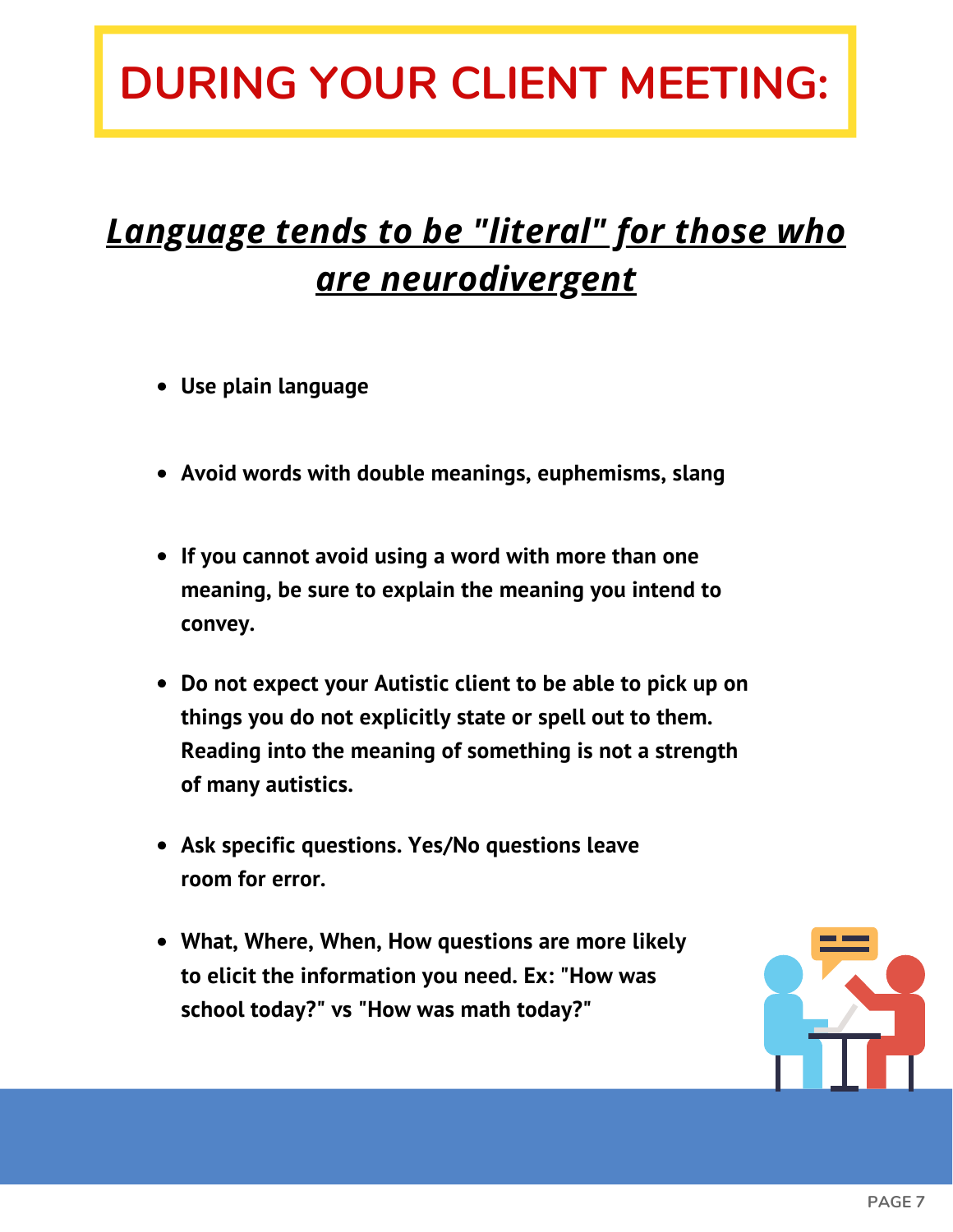#### *Be mindful of your body language*

- **It is not uncommon for those on the ASD to be hyper aware of the emotions of those around them.**
- **This can lead your client to masking, and to try to give you answers they "think" you are looking for.**
- **Tone of voice, body gestures, posture are all important visual cues in communication/**

#### *Be understanding of your client needing a Support Person with them*

- **Confidentiality is a priority but often individuals on the ASD need support people with them, even if it's just for moral support or anxiety reduction.**
- **Support people should be as low key as possible and they shouldn't speak for the client.**
- **Do not look to them when seeking answers or information. Always talk directly to your client.**

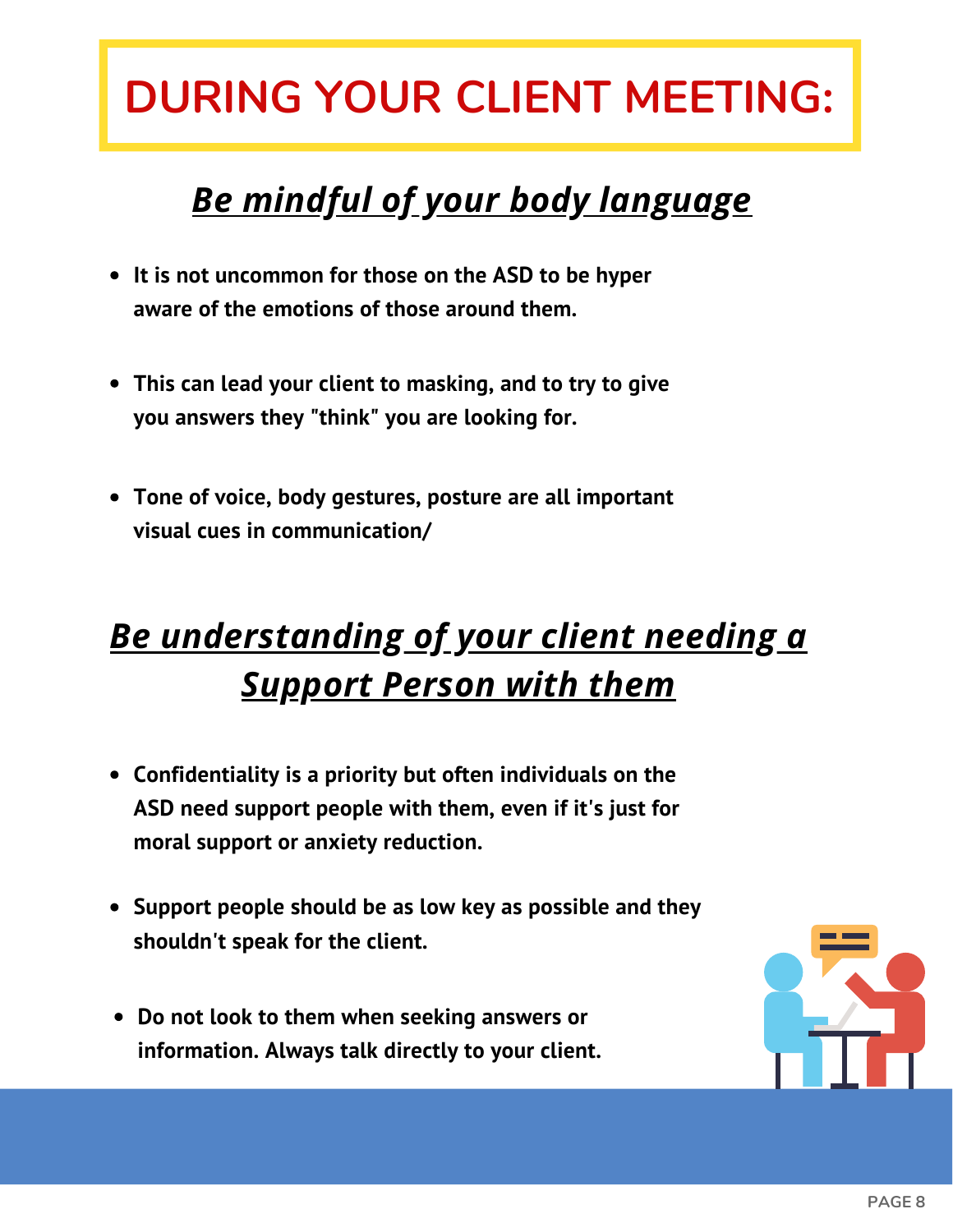#### *Provide time to process*

- **A key part of neurodiversity is how our brains process information. Clients on the ASD will often require more time to process information. BE PATIENT.**
- **Use short sentences with only one concept per sentence. No compound issues.**
- **Give time in betwee information sharing and seeking answers. How much depends on your client.**

#### *Walk through potential outcomes*

- **Often times those who are neurodivergent struggle with the ability to look ahead and see what potential outcomes may result from certain decisions.**
- **If your client has three options, walk through what each is and the potential likely outcomes of choosing that option.**
- **Then give them time to process. This allows time to sit with the information and to think about the questions, and most importantly allows for better understanding.**

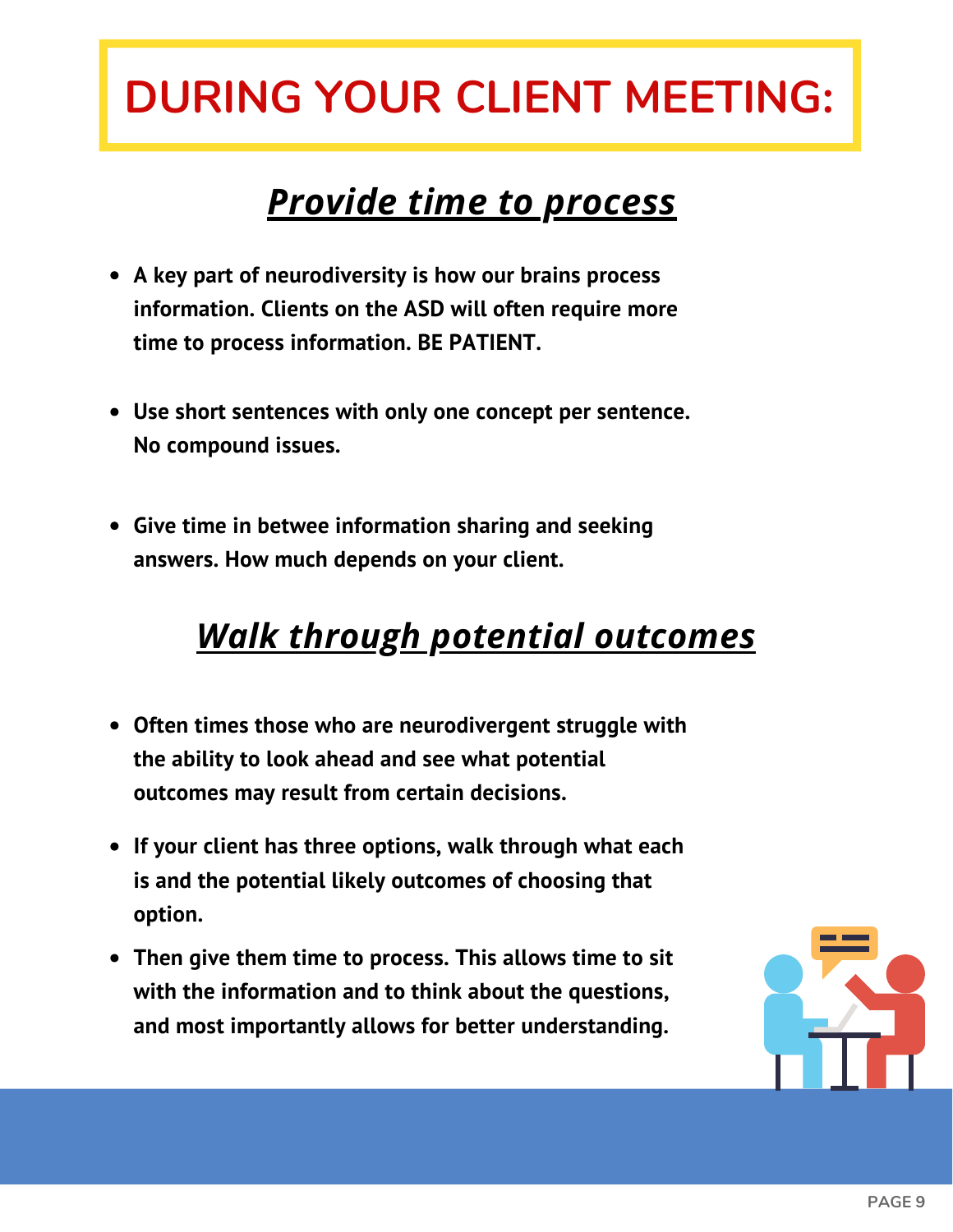#### *The thought process is not always linear*

- **Neurodivergent individuals (as well as those who are not) often take detailed and detour filled pathways to sharing information. This can be hard for others to follow but the process is important. Be patient when they tell their story,**
- **The process of getting from A to Z is important to your client explaining themselves and it can often lead to information you wouldn't otherwise get.**
- **Try not to appear impatient, this can increase anxiety and you may miss something the client really needs to share**
- **Respect the way their brains process and share information.**

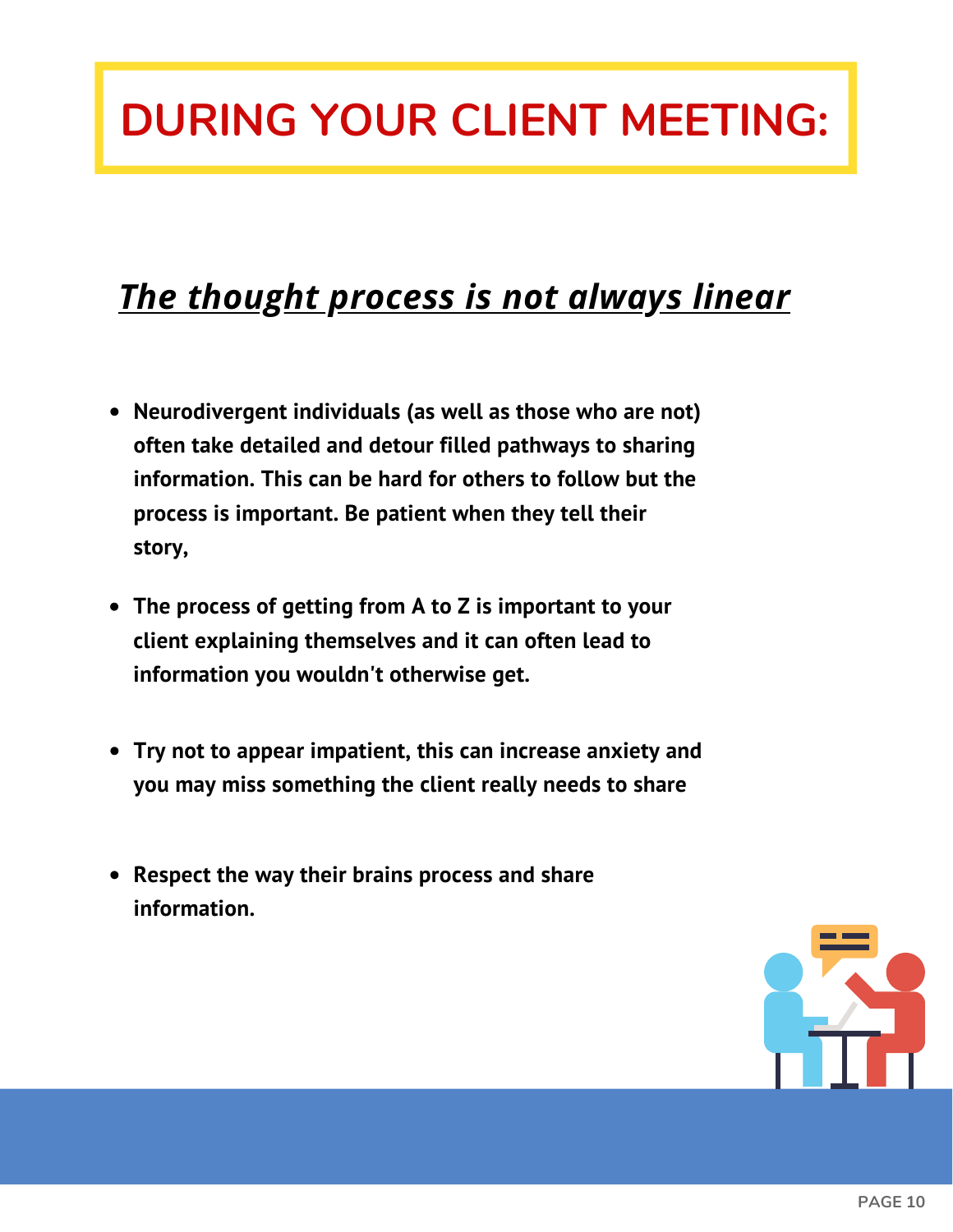#### *Set Boundaries*

- **Impulse control can be an issue. The need to immediately communicate a thought, concern, or need can seem paramount to your client.**
- **Be clear with how frequently you expect to communicate with your client.**
- **Be clear with your expectation for response time from the client.**
- **If needed, let them know what may make something an emergency or highly important. This lets your client know when it may be okay to call or email outside the agreed upon communication frequency.**

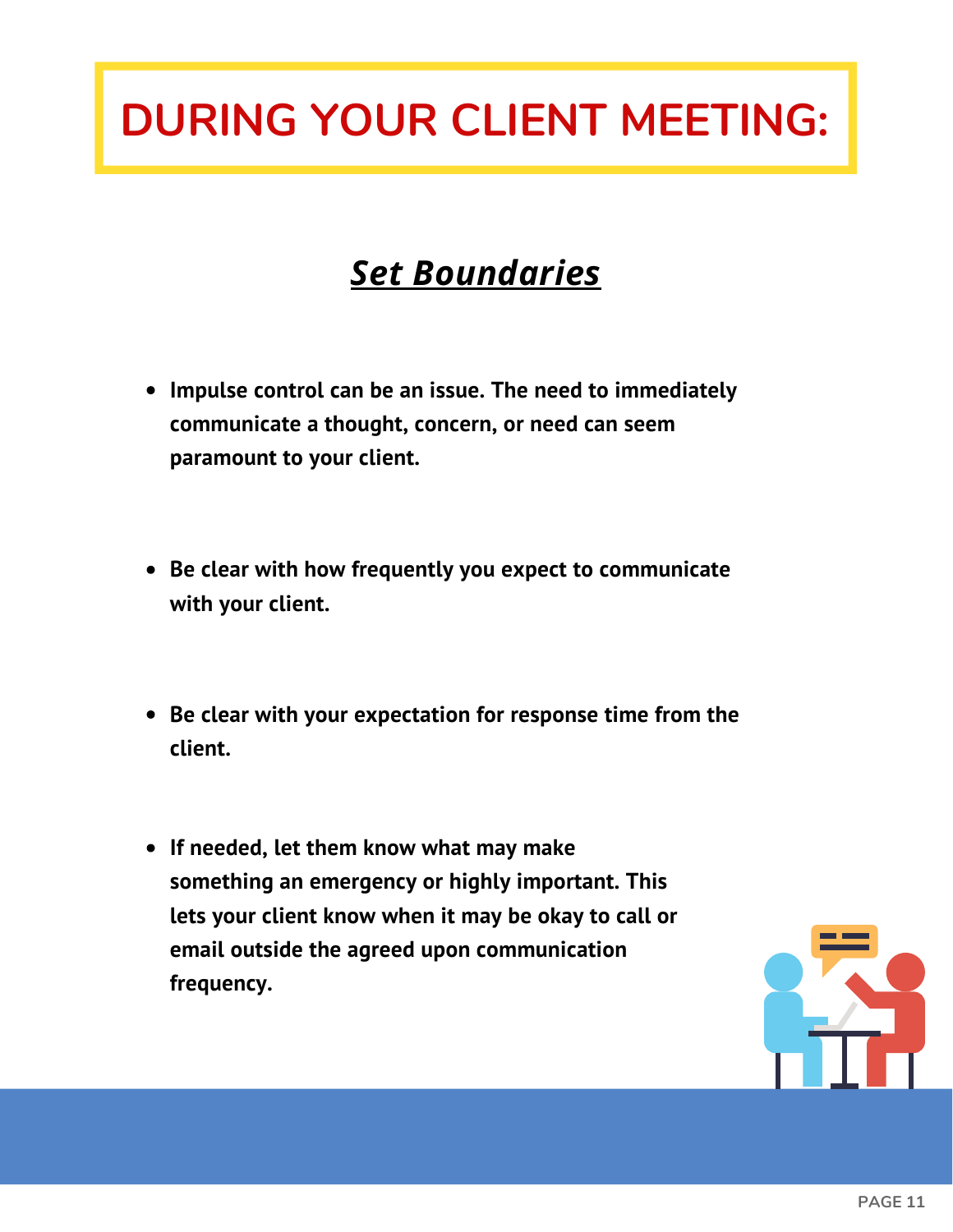### **AFTER MEETING YOUR CLIENT:**

#### *Follow up on Discussions or Meetings*

**This allows for your client to have something to reference back to. Legal proceedings are overwhelming for the best of us, and having these touch points allows for one more check point for understanding.**